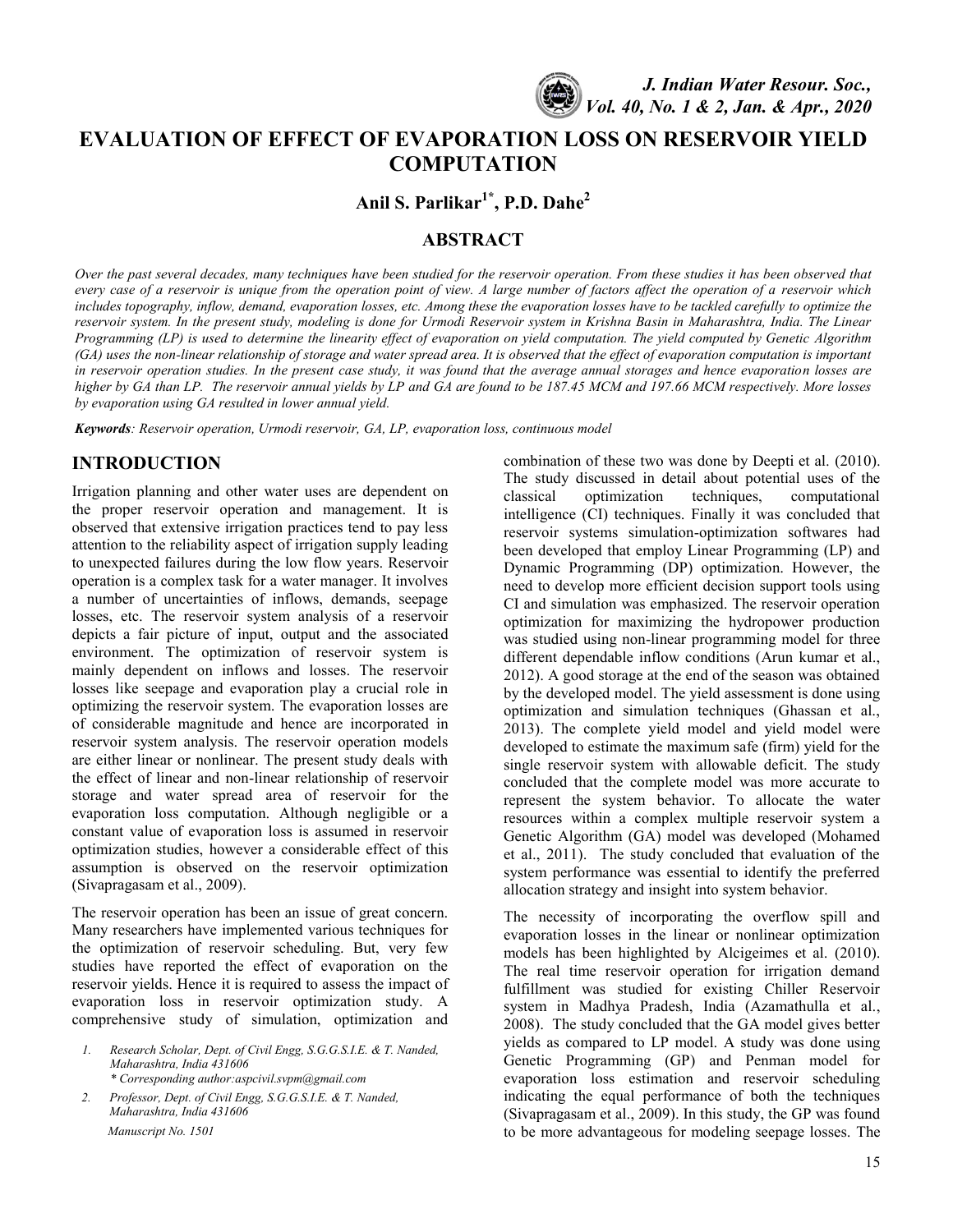optimization of single stage and two stage hedging policies was done using Genetic Algorithm (GA) (Chuthamat et al., 2014). The effect of the optimized hedging policies on reservoir performance was tested using Simulation. It was observed that the vulnerability was significantly reduced by using the optimized hedging rules. A comprehensive study was completed for Narmada Reservoir system emphasizing the usefulness of Linear Programming in reservoir operation studies (Dahe et al., 2002). A detailed study about potential application of Genetic algorithm can be read in Deb (1996) and Goldberg (1989). As GA starts from a randomly generated search space, it consumes much time to produce optimal solution. Hence a combined DP-GA approach was used for the optimal reservoir optimization of Mula Reservoir, in the State of Maharashtra in India (Deepti et al., 2016). The proposed DP–GA approach was found to be superior to both GA and DP in terms of less computational requirement and quality of the solution. Jothiprakashet al., (2006) developed a Genetic Algorithm model for Pechiparai reservoir in Tamil Nadu, India. The study concluded the effectiveness of GA in reservoir optimization. To maximize sum of irrigation releases into left and right main canal from the reservoir and to maximize annual power production was considered as the objective function in the study for Nagarjuna Sagar Reservoir system in India (Leela Krishna et al., 2018). The study highlighted the efficiency of Genetic Algorithm - Non-linear programming (GA-NLP) hybrid approach. Kenabathoet et al. (2005) studied hydrographic factors that are related to evaporation losses and the yield from the reservoir. The study concluded that beyond a particular range of yield, the effects of evaporation are more difficult to control. The multireservoir system of Brantas basin in East Java, Indonesia was studied using Genetic Algorithm (GA) and Discrete Differential Dymnamic Programming (DDDP). Both the methods produced close solutions. A comparative study was undertaken for the four-reservoir, deterministic, finitehorizon problem using Genetic Algorithm (GA) (Robin et al., 1999). The real-value coding, tournament selection, uniform crossover, and modified uniform mutation were used for the study. The study concluded that the GA had potential as an alternative to stochastic dynamic programming. A full optimization model was successfully developed and applied to Upper Penganga Project- Isapur reservoir in the Godavari River basin in Maharashtra, India. Linear Programming was applied for solving the optimization model (Sharma et al., 2011). A non-linear programming optimization model with an integrated soil/water balance was developed to determine the optimal reservoir release policies and the optimal cropping pattern (Somayeh et al., 2014). The proposed model was solved using a genetic algorithm (GA). The results indicate that for all weather conditions the total farm income and the total cropped area under deficit irrigation were larger than those under full irrigation.

The yield from the reservoir is the maximum amount of water that can be withdrawn in a given period of time. In the present study, the effect of evaporation loss over average annual yield estimationis studied. For this, the

evaporation computation using LP and GA is done and the average annual yield from the reservoir is computed. The variation in yield computation by considering the linearity and nonlinearity effect between reservoir storage and water spread area is also studied.

### **STUDY AREA**

The Urmodi Reservoir located in Krishna Basin in Satara District of Maharashtra State, India is considered in this study. It is located between 17°40"0" N Latitude and 73°54"40" E Longitude. The historical inflow data of 33 years from 1975 to 2007 is studied for the development of the model. It is observed that the average annual inflow into reservoir is 349.32 MCM out of which about 77.5% inflow occurs in the months of July and August. The evaporation rate in the months of March, April, May, and June have almost 57% share in the total annual evaporation of 1727mm. The average inflow into reservoir and the irrigation demand are shown in Fig. (1). Salient features of Urmodi reservoir are shown in Table 1.

| <b>Type of Dam</b>          | <b>Earthen dam with Gated</b><br>Ogee spillway on left |
|-----------------------------|--------------------------------------------------------|
|                             | bank                                                   |
| Maximum height of dam       | $50.10 \text{ m}$                                      |
| Gross catchment area        | 116.86sq km                                            |
| Gross capacity of reservoir | $282.14 MCM *$                                         |
| Dead storage capacity of    | 8.867 MCM                                              |
| reservoir                   |                                                        |
| Live storage capacity of    | 273.273 MCM                                            |
| reservoir                   |                                                        |

**Table 1: Salient features of Urmodi reservoir**

(\*MCM- Million Cubic Meter)

## **METHODOLOGY**

#### *Linear programming*

It is well known that the water balance equation is the governing equation for a reservoir operation. Linear programming is widely used modeling method in water resources engineering. The simplicity of programming, easy availability of software and handling of large number of constraints are the prominent features of a LP tool. Both the objective function and the constraints are linear in nature in Linear Programming method. Prior to more detailed stochastic optimization or simulation study, deterministic models using selected values of uncertain inputs are found to be useful (Sharma et al., 2011) for preliminary analyses of alternative plans.

The objective function of the present model is to maximize the annual yield (R) from the reservoir using deterministic continuous LP (DCLP) yield model. The mass–balance constraint equation, reservoir storage capacity constraints, overflow constraint, and evaporation loss constraints are used to optimize the objective function.

The **mass–balance constraint equation** represents the monthly storage continuity. It is given by

$$
S_{j, t} + I_{j, t} - K_t R - S p_{j, t} - E_t = S_{j, t+1} \forall j, t,
$$
\n(1)

16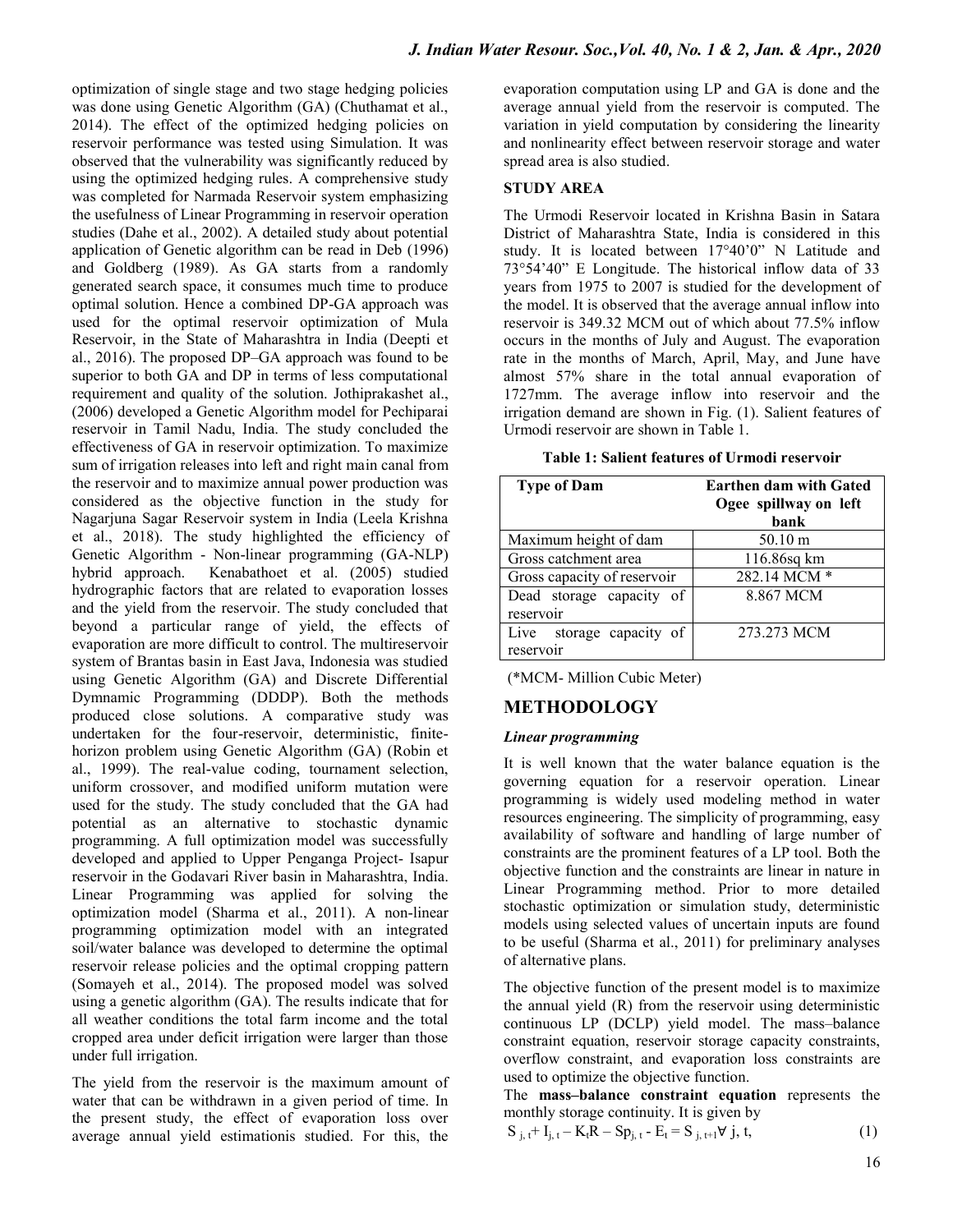

**Fig.1. Monthly average inflow and water demand**

Where, S  $_{i,t}$  = initial storage in the month 't' in year 'j'; S  $_{i}$  $_{t+1}$ = final storage in the month 't' in year 'j'; I<sub>i, t</sub> = inflow during the month 't' in year 'j';  $E_t$ = Evaporation loss from the reservoir during time period 't' in year 'j'; Sp<sub>i, t</sub>= Surplus from the reservoir during month 't' in year 'j';  $K_t$  = Predetermined fraction of annual yield for the within year yield in period 't'

The reservoir **storage capacity constraint** is given by:  $S_{\min} \leq S_{i, t} \leq S_{\max} \forall j, t$  (2)

Where,  $S_{\text{min}}$  Minimum Storage capacity of the reservoir in  $\text{Mm}^3$ ;  $\text{S}_{\text{max}}$  = Maximum Storage capacity of the reservoir in  $Mm<sup>3</sup>$ .

**Overflow constraint**: When the final storage in a month exceeds the reservoir capacity, excess amount is spilled over. It is given by:

$$
Sp_{j,t} = S_{j,t+1} - S_{\text{max}} \tag{3}
$$

and  $\text{Sp }_{i} \geq 0$ 

**Evaporation loss constraints:** Evaporation loss in a month is calculated by assuming the linear relationship between the water surface area and the reservoir storage content above the dead storage level (Fig.2) (Aa = slope of areacapacity curve above dead storage level, which is assumed to be linear). The evaporation loss is the function of initial and final reservoir storage in a given month. The evaporation loss in a month when compared with the total average monthly evaporation loss gives the fraction of the annual evaporation.

$$
E_t = \gamma_t E0 + [(S_{j, t} + S_{j, t+1}) / 2] \gamma_t E I^t \forall j, t
$$
 (4)

where, E0= Fixed annual average evaporation volume loss due to dead storage;  $EI^r =$  Average annual volume loss rate per unit of active storage volume;  $\gamma_t$  = Fraction of the annual evaporation from reservoir in the period (Fig.3).



**Fig. 2: Surface Area versus storage volume**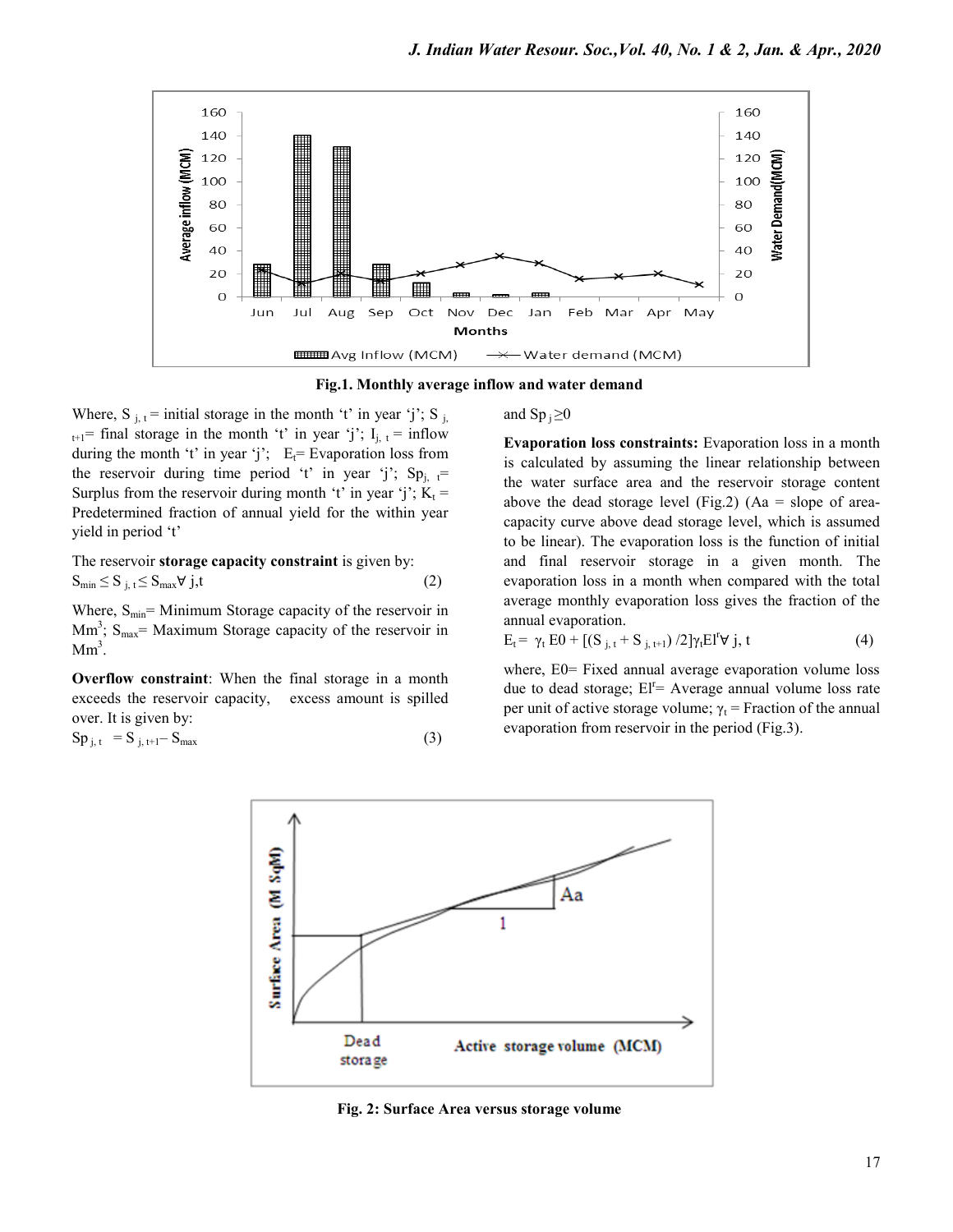

**Fig.3. Monthly fraction of annual evaporation (Source: DPR, Urmodi Project)**

#### *Genetic Algorithm*

Genetic algorithm (GA) is a search method based on the natural genetics and natural selection given by Darwin"s Principle of "Survival of the fittest". The detailed descriptions of GAs and subsequent developments can be found in Goldberg (1989). The Genetic Algorithm (GA) can handle the nonlinearity of either objective function or constraints or both of them. Hence, a non-linear relation between the reservoir storage and water spread area is established to determine the periodically occurring evaporation loss. The volume loss due to evaporation is the product of water spread area and the evaporation depth in the month.A fitness curve equation obtained for the plot of the water spread area and storage capacity (Fig. 4), is given by A=-7exp(-09)s<sup>4</sup>+5exp (-06)s<sup>3</sup>-0.0012s<sup>2</sup>+0.1728s+0.3119 (5)

Where,  $A=$  water surface area for reservoir storage's' in a month ( $s \leq S$  <sub>max</sub>).

The GA is initiated by considering population of 10 chromosomes, 50% crossover probability, 0.001 mutation probability and 10 numbers of generations. After performing the sensitivity analysis, the optimal genetic parameters are found as: Population size 90, crossover probability 78%, mutation probability 0.004 and number of generations 80.

### **RESULTS AND ANALYSIS**

The Linear Programming (LP) and Genetic Algorithms (GA) are applied for reservoir operation to compute the annual yield from the Urmodi Reservoir. The main objective of the modeling is to study the effect of evaporation losses on yield computation. The LINDO (**L**inear, **IN**teractive, and **D**iscrete **O**ptimizer) software is used to run the optimization model. The LP model does not require any initial state condition to be provided. The monthly storages, spilled quantity and the evaporation losses are calculated by using equations (1) through (4). Genetic Algorithm (GA) considers the nonlinear relation between water surface area and reservoir storage. The annual yield is considered as the decision variable in the present study. A typical flowchart for application of GA is shown in Fig. 5. The GA starts with generation of a random population of annual yield i.e. probable solutions. The length of the chromosome of decision variable consists of 16 binary bits. The randomly generated population of decision variables is undergone the genetic operations like selection, crossover and mutation to get the final optimum solution. In the present study "Roulette Wheel Selection method" is adopted for the fitness function evaluation.



**Fig.4 Storage capacity - Surface area relationship for Urmodi Reservoir**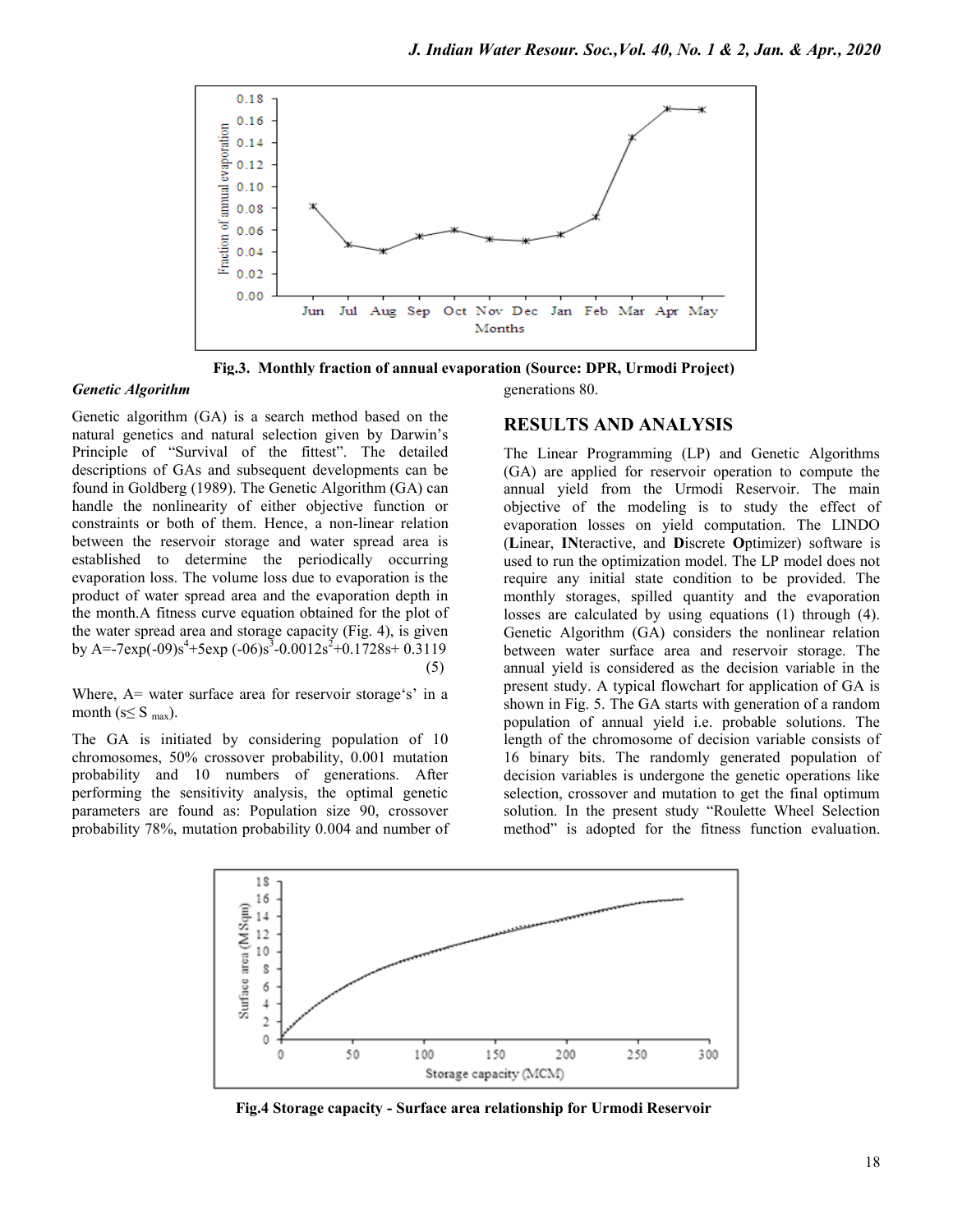Hence, better the fitness, higher is the probability of being copied to the next generation. Thus, according to Darwin"s theory of "the survival of the fittest", weak solutions are eliminated and strong solutions survive to form the next generation.In the crossover operation the genes of selected two chromosomes of decision variables are exchanged to obtain the best material from the parents. As the string length is small, one point crossover is adopted. The mutation follows the crossover process to inject a genetic material thereby a sudden change in the chromosome is observed. It helps the process not to get trapped into local optima.



**Fig.5. Flowchart of a typical GA model**

The complete yield model is run by LP and GA and a comparative study of average annual yields is done. The average annual yields obtained by LP and GA are 199.76 MCM and 187.45 MCM respectively. It is observed that the monthly storages obtained by GA are comparatively higher than those obtained by LP (Fig.6). The LP results are based on the linearity assumption between reservoir storage and water spread area. The initial storage in LP is so adjusted that a global optimum solution is obtained. But the GA starts with the initial storage at dead storage level. This makes a difference in further calculations. The average monthly storage by GA is found to be 2.9 times higher than the average monthly storage obtained by LP. Therefore, lower evaporation losses by LP as compared to those by GA are observed (Fig.7). The average monthly evaporation losses by GA are found to be about 27.5 times the average monthly evaporation losses by LP. When the inflow exceeds the reservoir capacity, overflow occurs along the spillway of the dam. A comparative study of average monthly evaporation losses by LP and GA is shown in Fig. (8). In optimization process the average monthly spilled quantity is found to be nearly equal by both the LP and GA methods (Fig.9).

The average monthly water demand, storages and releases by LP and GA are shown in fig.10. The average monthly releases by LP are higher than the releases by GA. On an average, LP fulfills about 81% of the monthly targets while the GA fulfills about 76% of the demand in every month. It is observed that the average monthly storage by LP is less than that by GA.The average monthly storage by GA is about 3 times that by LP. From the relationship of the water spread area and storage capacity, it is observed that for higher storage, water surface area is found to be more. Therefore, the average monthly evaporation losses by GA are higher and found to be about 27 times than that by LP. However, the LP produces about 6% higher spills than GA. Hence, to conserve and utilize more quantity of water, if proper evaporation loss controlling methods are adopted, the reservoir will contain water in most of the periods in a year.



**Fig.6. Monthly Storages by LP and GA methods**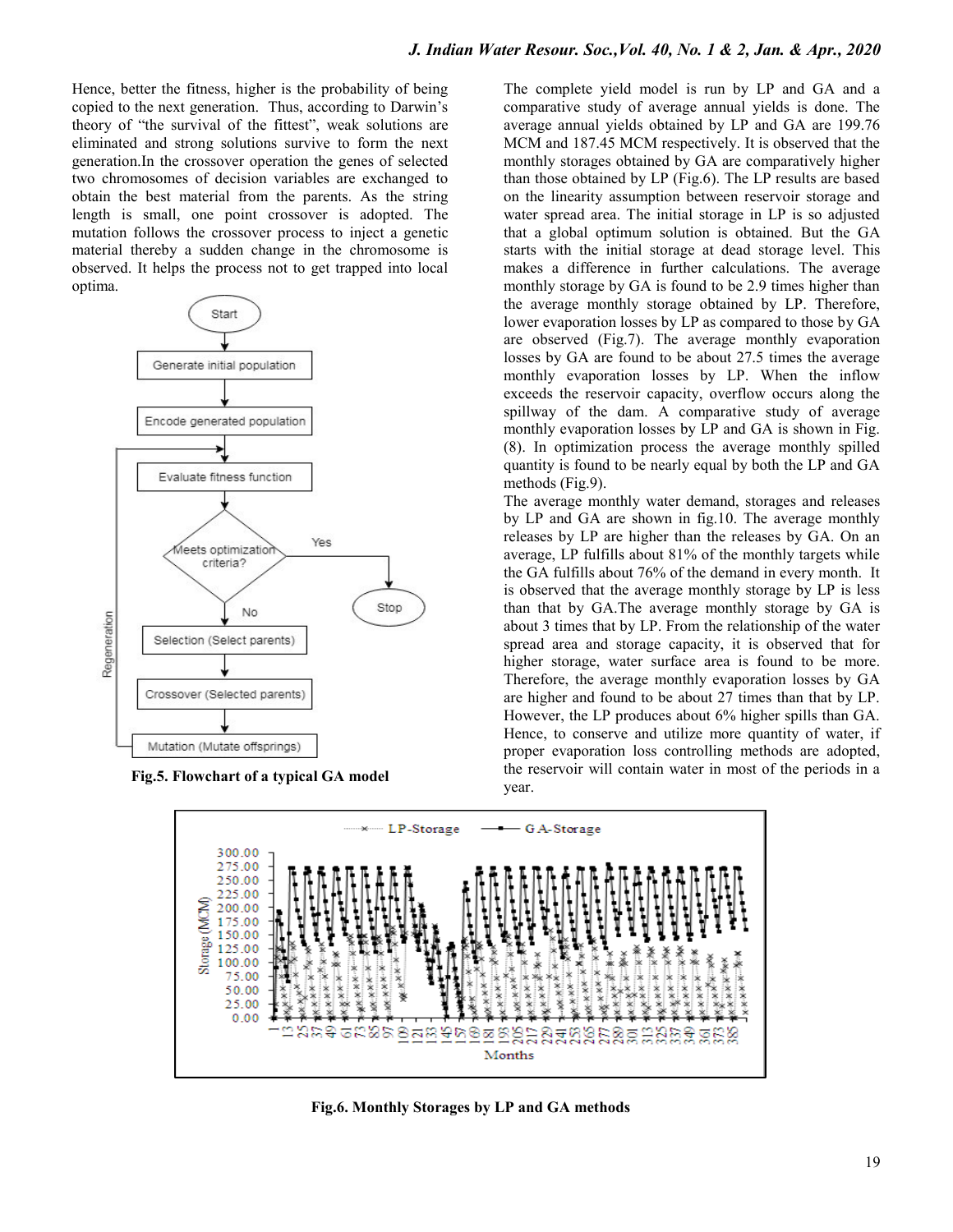

**Fig.7. Evaporation losses by LP and GA methods**



**Fig.8. Average monthly evaporation depth and losses**



**Fig.9. Spilled water quantity by LP and GA methods**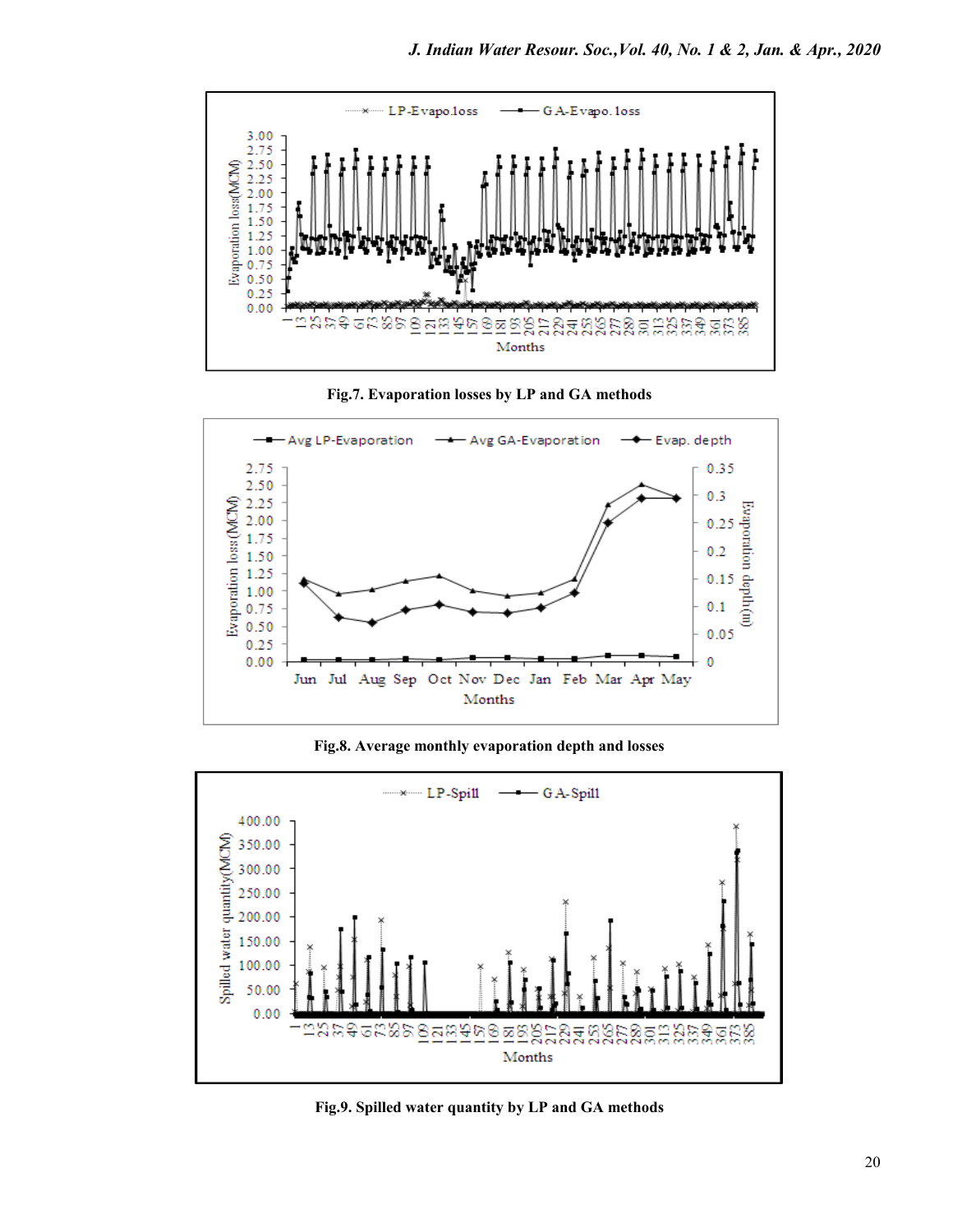

**Fig.10. Average monthly demand, storage and release by LP and GA**

## **CONCLUSIONS**

The effect of evaporation loss on reservoir annual yield is studied for the Urmodi Reservoir in Krishna Basin, Maharashtra, India. The conventionally used Linear Programming (LP) and an Evolutionary algorithm i.e. Genetic Algorithm (GA) are used in the present study. The average annual yields obtained for the historic 33 years monthly inflow are 199.76 MCM and 187.45 MCM by LP and GA respectively. The evaporation loss is computed using linear relationship between water surface area and storage in the reservoir in Linear Programming method. The Genetic Algorithm uses nonlinear relationship between the water surface area and storage in the reservoir. Larger water surface areas for larger storages are observed by GA method that resulted in higher evaporation losses. However, the overflow spill in excess water condition is observed to be nearly equal by LP and GA methods varying by only about 5%, with higher spill by LP method. The present comparative study helps to conclude that the reservoir operation optimization by Genetic Algorithm results in lower annual yield than by Linear Programming. The average annual storages and hence evaporation losses are higher by GA. The average annual evaporation loss per average annual storage by GA and LP are found to be 0.00708 and 0.00075 respectively. The study reveals that the loss of evaporation greatly affects the annual yield from the reservoir which ultimately influences the reservoir scheduling. The consideration of linearity or non-linearity of relationships between water surface area and storage in the reservoir ultimately affects the yield estimation. Hence, proper evaporation loss preventive measures if applied will help to increase the yield from the reservoir.

## **ACKNOWLEDGMENTS**

The authors are thankful to the Authorities of Urmodi Reservoir Project, Satara for providing the necessary help

and technical information to complete this research work. The authors would also like to thank the anonymous reviewers for their valuable suggestions, which resulted in a more accurate and complete presentation of the present work.

## **CONFLICT OF INTERESTS**

The authors declare that they have no conflict of interest.

## **REFERENCES**

- 1. Alcigeimes B. Celeste, Max Billib (2010). "The role of spill and evaporation in reservoir optimization models", Water Resources Management, 24, 617–628. DOI: 10.1007/s11269-009-9468-4
- 2. Azamathulla H. Md., Fu-Chun Wu, Aminuddin Ab Ghani, Sandeep M Narulkar, Nor Azazi Zakaria, Chun Kiat Chang (2008). "Comparison between genetic algorithm and linear programming approach for real time operation", Journal of Hydro-environment Research 2,172-181 DOI: 10.1016/j.jher.2008.10.001
- 3. C. Sivapragasam, G. Vasudevan , J. Maran, C. Bose, S. Kaza, N. Ganesh (2009). "Modeling Evaporation-Seepage Losses for Reservoir Water Balance in Semiarid Regions",Water Resources Management, 23,853– 867 DOI: 10.1007/s11269-008-9303-3
- 4. Chuthamat Chiamsathit, A. J. Adeloye and B. Soundharajan (2014)."Genetic algorithms optimization of hedging rules for operation of the multi-purpose Ubonratana Reservoir in Thailand",Evolving Water Resources Systems: Understanding, Predicting and Managing Water–Society Interactions Proceedings of ICWRS2014, Bologna, Italy, June 2014 (IAHS Publ. 364, 2014). DOI:10.5194/piahs-364-507-2014